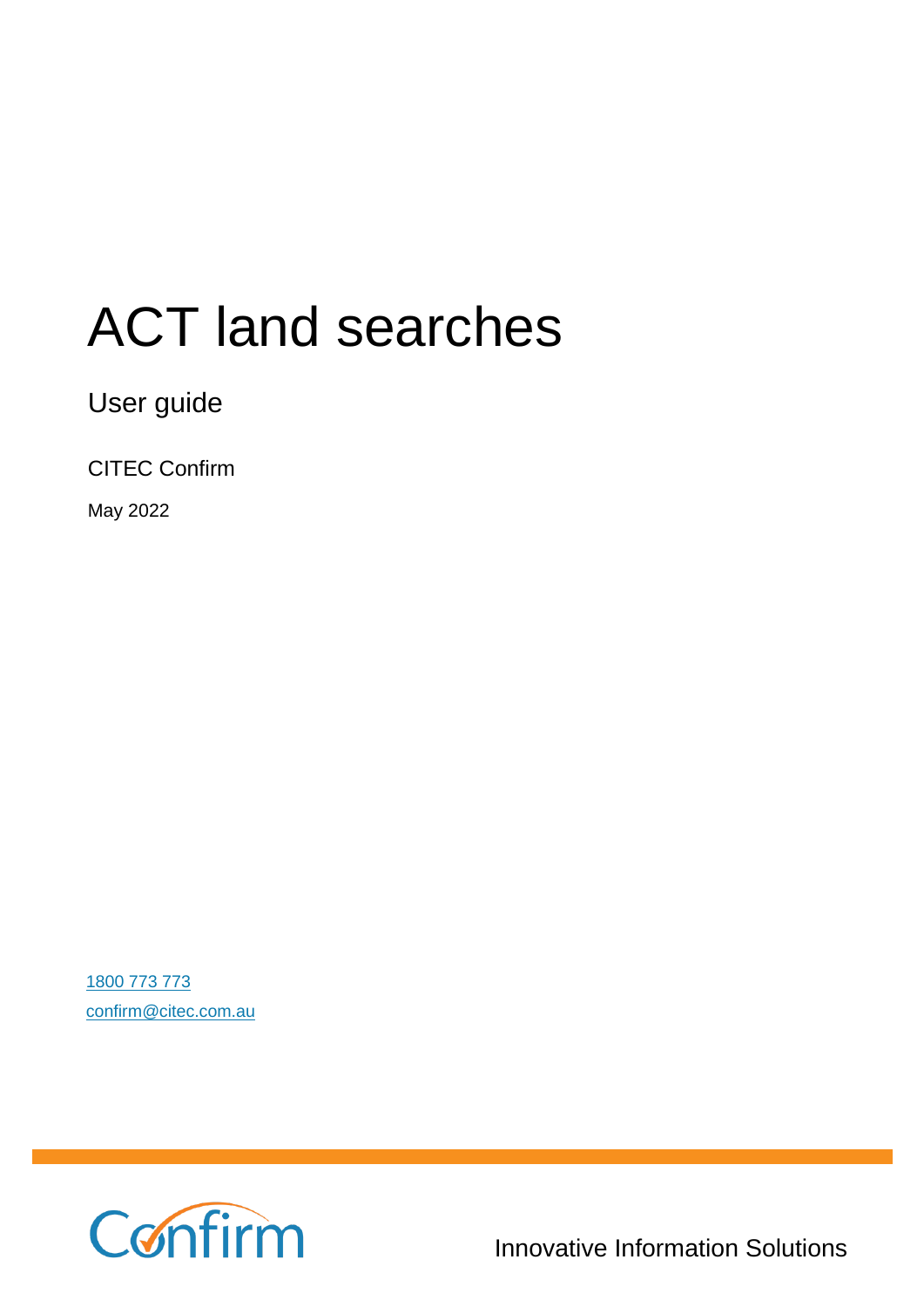### **Table of Contents**

| 1            |     |       |  |  |  |  |
|--------------|-----|-------|--|--|--|--|
|              | 1.1 |       |  |  |  |  |
|              | 1.2 |       |  |  |  |  |
| $\mathbf{2}$ |     |       |  |  |  |  |
|              | 2.1 |       |  |  |  |  |
|              | 2.2 |       |  |  |  |  |
|              | 2.3 |       |  |  |  |  |
|              | 2.4 |       |  |  |  |  |
| $\mathbf{3}$ |     |       |  |  |  |  |
|              | 3.1 |       |  |  |  |  |
|              | 3.2 |       |  |  |  |  |
|              |     | 3.2.1 |  |  |  |  |
|              |     | 3.2.2 |  |  |  |  |
|              | 3.3 |       |  |  |  |  |
|              |     | 3.3.1 |  |  |  |  |
|              |     | 3.3.2 |  |  |  |  |
|              | 3.4 |       |  |  |  |  |
|              | 3.5 |       |  |  |  |  |
| 4            |     |       |  |  |  |  |
|              | 4.1 |       |  |  |  |  |
|              | 4.2 |       |  |  |  |  |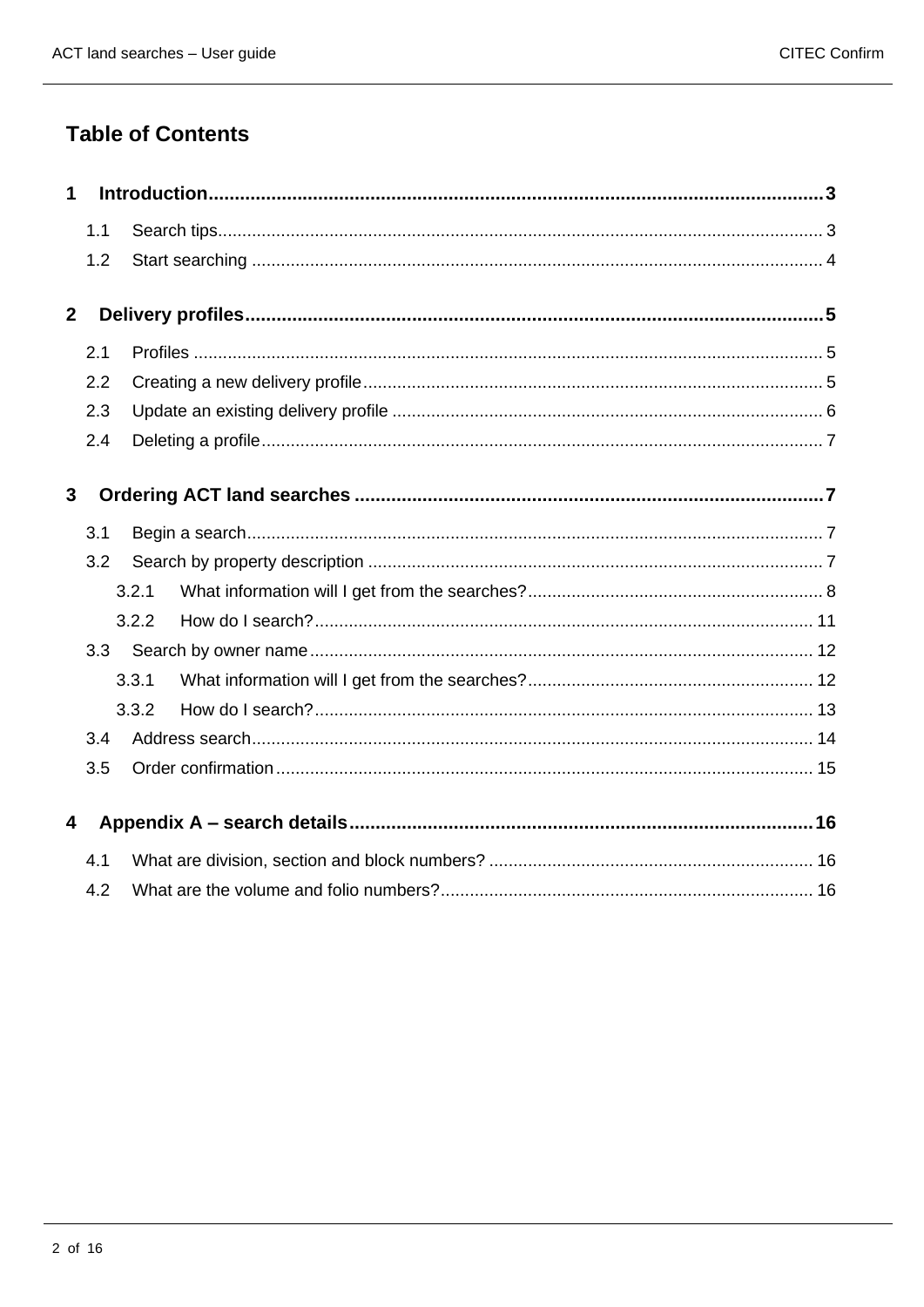# <span id="page-2-0"></span>**1 Introduction**

You can complete ACT land searches through our document ordering system. Simply submit your order online and we'll process your request. Our Customer Service Centre will email your result within one business day.

This guide covers the following ACT land searches:

- **Certificate of title**
- $\blacktriangleright$ historical (commonly referred to as title history/historical title)
- $\mathbf{E}$  . crown lease
- check  $\blacktriangleright$
- $\blacktriangleright$ instrument (imaged document)
- $\blacktriangleright$ plans (including sub lease, deposited and unit)
- $\mathbf{b}$  . current and historical owner name
- address.

# <span id="page-2-1"></span>**1.1 Search tips**

Our ACT land search screens share common elements to simplify searches.

#### **Add a reference for your search**

On the search input screen, you need to add your reference to easily identify your search later.

#### **Charge points are marked**

Charge points for searches are indicated by **\$** signs on the Search buttons. A search fee applies for each transaction when you click on the **\$ Order \$** button to proceed with your order.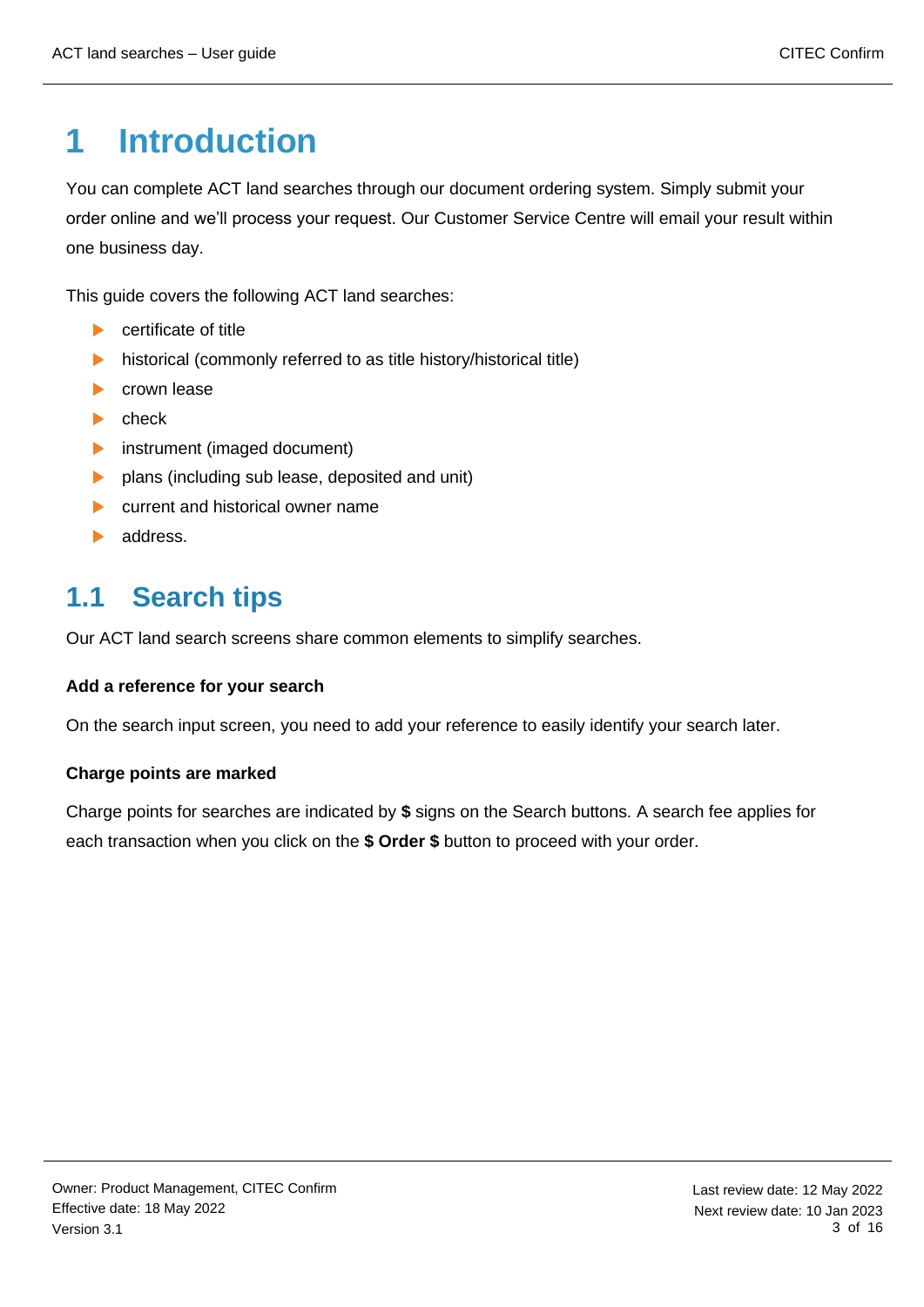#### **Check your order information**

You can see your order information from the Confirm inbox.

| <b>Inbox Results</b><br>If in any doubt, please check your usage reports.<br><b>Your Search</b> |             | Click the result link to view the search results or details link for transaction history.<br>Please note: Results listed below as ERROR may have since been progressed to COMPLETED if you corrected and resubmitted them. Resubmission generates new transactions visible via this inbox.<br>To avoid duplication of charges please check carefully before resubmitting any transactions marked ERROR. |                       |                                    |                                     |                                       |                                      |
|-------------------------------------------------------------------------------------------------|-------------|---------------------------------------------------------------------------------------------------------------------------------------------------------------------------------------------------------------------------------------------------------------------------------------------------------------------------------------------------------------------------------------------------------|-----------------------|------------------------------------|-------------------------------------|---------------------------------------|--------------------------------------|
| Application                                                                                     |             | <b>AATS - ACT Land Searches</b>                                                                                                                                                                                                                                                                                                                                                                         |                       |                                    |                                     |                                       |                                      |
| <b>Display Results For</b>                                                                      |             | Account                                                                                                                                                                                                                                                                                                                                                                                                 |                       |                                    |                                     |                                       |                                      |
| Date                                                                                            |             | For the last 30 days                                                                                                                                                                                                                                                                                                                                                                                    |                       |                                    |                                     |                                       |                                      |
| Sort By                                                                                         |             | Date                                                                                                                                                                                                                                                                                                                                                                                                    |                       |                                    |                                     |                                       |                                      |
| <b>Your Results</b>                                                                             |             |                                                                                                                                                                                                                                                                                                                                                                                                         |                       |                                    |                                     |                                       |                                      |
|                                                                                                 |             |                                                                                                                                                                                                                                                                                                                                                                                                         |                       |                                    |                                     |                                       |                                      |
| Date/Time                                                                                       | <b>User</b> | <b>Search Name</b>                                                                                                                                                                                                                                                                                                                                                                                      | <b>Your Reference</b> | <b>Confirm</b><br><b>Reference</b> | <b>Provider</b><br><b>Reference</b> | <b>Your Result</b><br>(click to View) | <b>Transaction</b><br><b>Details</b> |
| 21/12/2021 14:08:29                                                                             | John Smith  | <b>ACT Lands Document Ordering</b>                                                                                                                                                                                                                                                                                                                                                                      | test                  | 101717355                          |                                     | <b>ORDERED</b>                        | Info                                 |

# <span id="page-3-0"></span>**1.2 Start searching**

From the Confirm Main Menu, select **ACT Land Searches.**

| <b>View Menu By Product</b>                         |                                                                          |
|-----------------------------------------------------|--------------------------------------------------------------------------|
|                                                     | <b>View Menu by State</b>                                                |
| <b>Land Searches</b>                                | <b>Corporate and Individual Searches</b>                                 |
| <b>El</b> ACT Land Searches                         | 2 ASIC and Business Name Searches                                        |
| <b>El</b> NSW Land Searches                         | <b>El</b> Commercial Enquiries                                           |
| <b>El NSW Land Tax and Valuation Certificates</b>   | <b>El Bankruptcy Register</b>                                            |
| <b>El</b> NT Land Searches                          | PPSR - Personal Property Securities Register                             |
| <b>D</b> QLD Contaminated Land Search               |                                                                          |
| <b>D</b> QLD Land Searches                          | <b>Vehicle Searches and Lodgements</b>                                   |
| <b>D</b> QLD Land Tax Certificates                  | <b>El</b> QLD Motor Vehicle Register                                     |
| <b>El</b> SA Land Searches                          | <b>Court eFiling</b>                                                     |
| <b>El</b> TAS Land Searches                         |                                                                          |
| <b>El</b> Telco Cable Search                        | <b>D</b> QCAT - QLD Civil and Administrative Tribunal eFiling            |
| <b>El</b> VIC Land Searches                         | <b>El</b> QLD Magistrates Court eFiling                                  |
| <b>N</b> WA Land Searches                           | VIC County Court eFiling                                                 |
|                                                     | <b>El VIC Magistrates Court eFiling</b>                                  |
| <b>Property Conveyancing and Settlements</b>        | <b>El</b> Court Filing - Manual Services                                 |
| National Settlement Services                        | <b>El</b> QCAT - Neighbourhood Disputes Registry Search (Tree and Fence) |
| <b>El</b> NSW Conveyancing                          | <b>Police Searches</b>                                                   |
| <b>D</b> QLD Conveyancing                           | <b>D</b> QLD Property Crime Reports                                      |
| <b>D</b> QLD Transport & Main Roads Property Search | <b>El</b> QLD Traffic Incident Reports                                   |
| <b>El</b> VIC Conveyancing                          | <b>El</b> VIC Crime Reports                                              |
| <b>El VIC Property Sales History Report</b>         |                                                                          |
| <b>Manual Services</b>                              |                                                                          |
| <b>El</b> National Manual Services                  |                                                                          |

<span id="page-3-1"></span>Information on ordering all search types is in the following sections of this guide. You can also access Help online, from the header menu on each search screen.

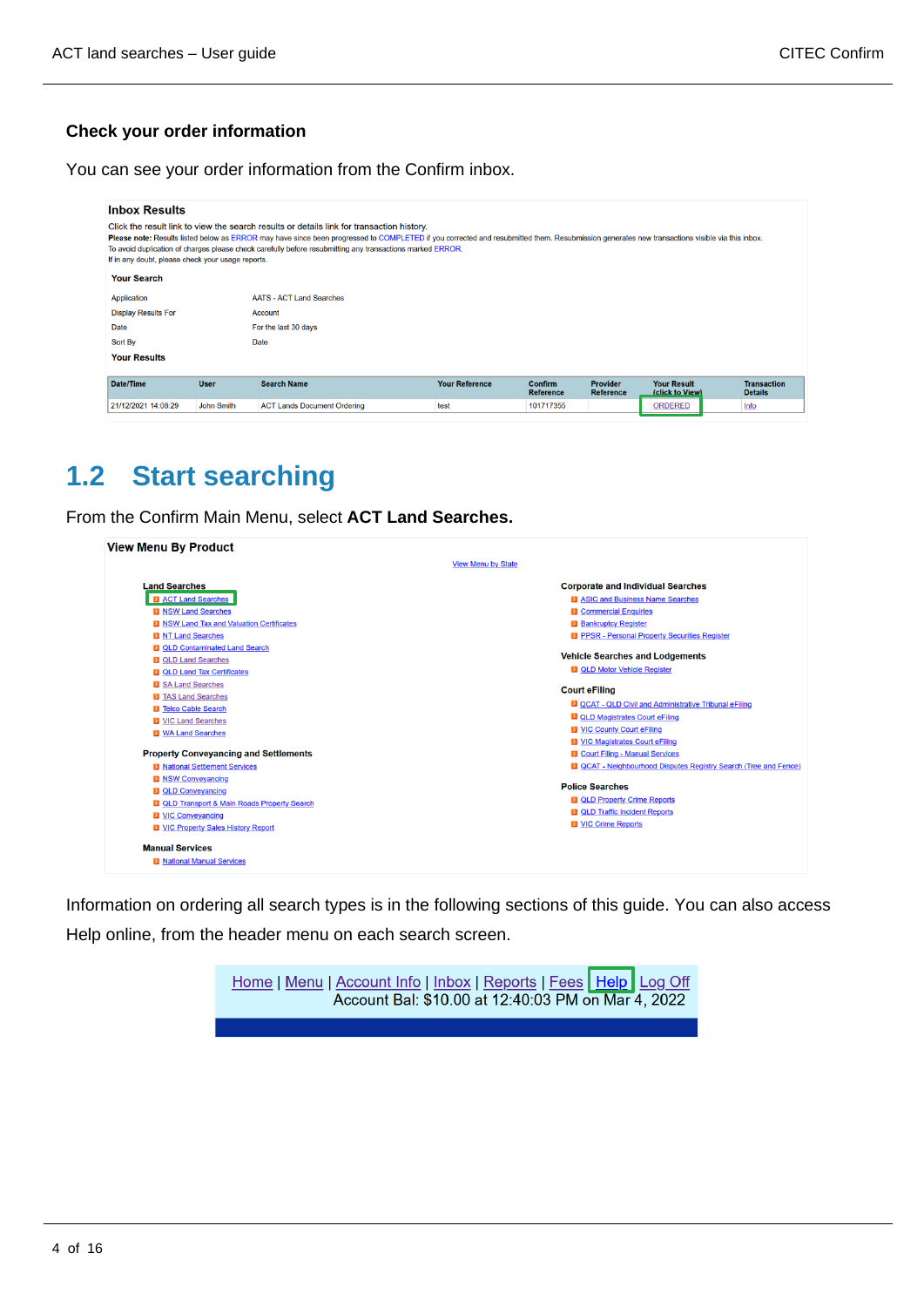# **2 Delivery profiles**

Manual searches require profiles to deliver results. The delivery address you store in your profile is also used to email online search results.

Below are instructions on how to create, update and delete delivery profiles.

# <span id="page-4-0"></span>**2.1 Profiles**

Each time you start a document ordering search, you'll be asked for a profile. Your CITEC Confirm profile stores delivery information for manual ACT land searches.

Simply pick a delivery profile and select **Next**.

| <b>ACT Lands Document Ordering Profile Selection</b>                                                                                                            |                                                                                                                                                                                           |
|-----------------------------------------------------------------------------------------------------------------------------------------------------------------|-------------------------------------------------------------------------------------------------------------------------------------------------------------------------------------------|
| Select your delivery preferences then click Next.<br>+ denotes mandatory fields and + denotes conditional fields. Please refer to help for further information. |                                                                                                                                                                                           |
| <b>Search Request</b>                                                                                                                                           | <b>ACT Lands Document Ordering</b>                                                                                                                                                        |
| <b>Delivery Method</b>                                                                                                                                          | $E$ -mail $\vee$<br>$\star$                                                                                                                                                               |
| <b>Delivery Profile</b>                                                                                                                                         | New j<br>Select<br>$\star$<br>$\check{~}$                                                                                                                                                 |
|                                                                                                                                                                 | Set to be default profile                                                                                                                                                                 |
| Delivery of this order                                                                                                                                          | Alter the delivery details for this request only, or enter details not in the profile.<br>(To permanently change your delivery details please use the New, Modify, or Copy buttons above) |
| <b>Given Name(s)</b>                                                                                                                                            | 回                                                                                                                                                                                         |
| <b>Surname</b>                                                                                                                                                  |                                                                                                                                                                                           |
| <b>Organisation</b>                                                                                                                                             |                                                                                                                                                                                           |
| Email                                                                                                                                                           |                                                                                                                                                                                           |
| Fax                                                                                                                                                             |                                                                                                                                                                                           |
| Phone                                                                                                                                                           |                                                                                                                                                                                           |
| <b>Mobile</b>                                                                                                                                                   |                                                                                                                                                                                           |
| Clear All                                                                                                                                                       | Next                                                                                                                                                                                      |

Note: Fill in the fields under **Delivery of this order** to provide specific delivery details for an order.

# <span id="page-4-1"></span>**2.2 Creating a new delivery profile**

To create a new profile, select **New** and complete the details.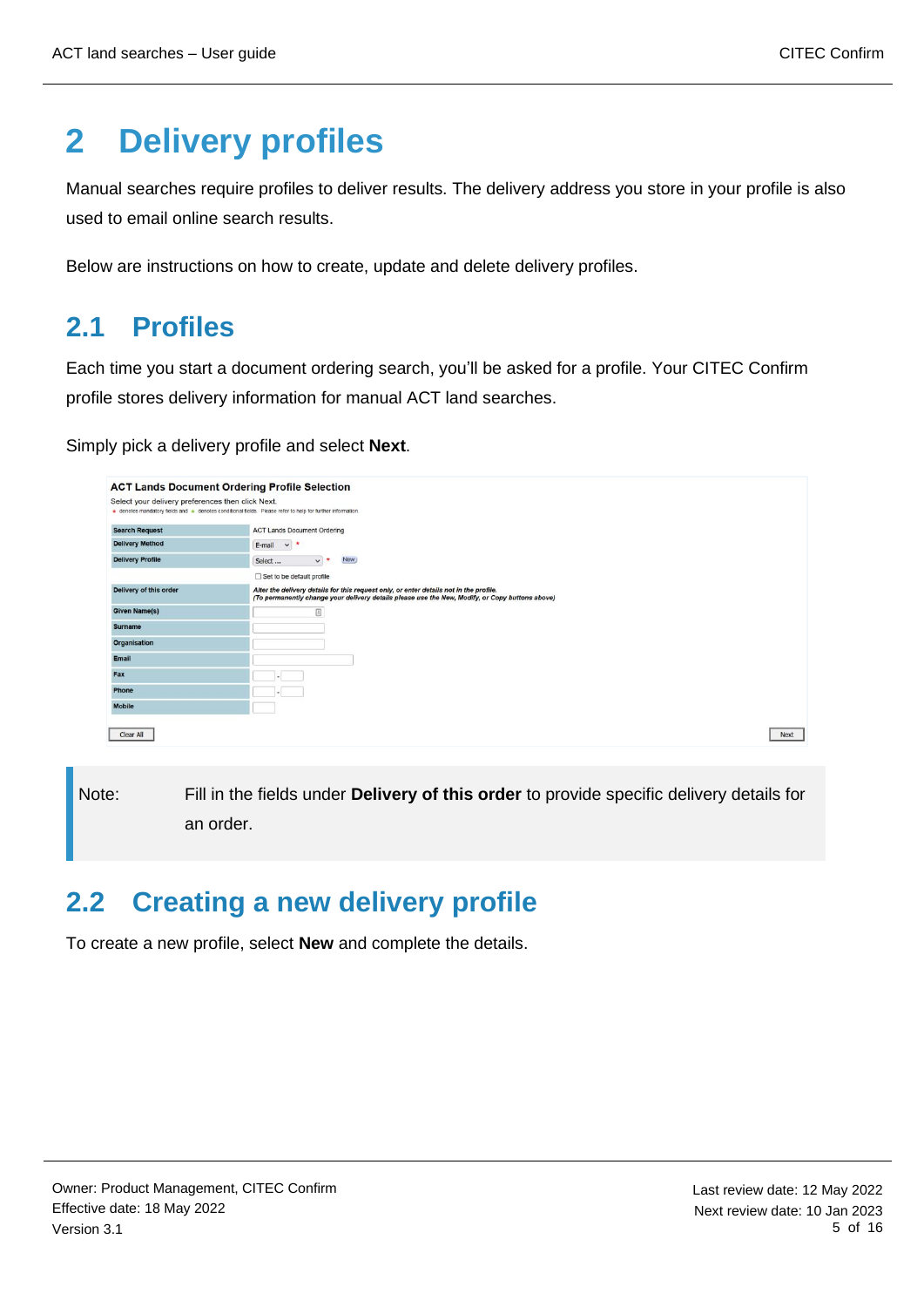# <span id="page-5-0"></span>**2.3 Update an existing delivery profile**

- 1. To change an existing profile, select the relevant delivery profile from the drop-down list.
- 2. Select **Modify**. Add or update details and select **Save**.
- 3. Your new or updated profile will be in the dropdown list, and you can proceed.

| <b>Profile Maintenance</b>                                                  |                                                                                                            |  |  |  |
|-----------------------------------------------------------------------------|------------------------------------------------------------------------------------------------------------|--|--|--|
| Modify the details below as required then click on Save to save any changes |                                                                                                            |  |  |  |
|                                                                             | * denotes mandatory fields and * denotes conditional fields. Please refer to help for further information. |  |  |  |
| <b>Recipient Details</b>                                                    | <b>Update or Enter Recipient Details</b>                                                                   |  |  |  |
| <b>Title</b>                                                                | Mr<br>$\checkmark$                                                                                         |  |  |  |
| <b>Given Name(s)</b>                                                        | ٠                                                                                                          |  |  |  |
| <b>Surname</b>                                                              | $\star$                                                                                                    |  |  |  |
| <b>Profile Reference</b>                                                    | Profile Reference can be used to help identify multiple recipient profiles                                 |  |  |  |
|                                                                             | $\Box$ Set to be default profile                                                                           |  |  |  |
| <b>Job Title</b>                                                            |                                                                                                            |  |  |  |
| <b>Organisation</b>                                                         |                                                                                                            |  |  |  |
| <b>Email</b>                                                                |                                                                                                            |  |  |  |
| <b>Mobile</b>                                                               | ÷                                                                                                          |  |  |  |
| <b>Phone</b>                                                                | $\star$                                                                                                    |  |  |  |
| Fax                                                                         |                                                                                                            |  |  |  |
|                                                                             |                                                                                                            |  |  |  |
| <b>Postal Address</b>                                                       | <b>Enter a Street Address OR a Post Box Address</b>                                                        |  |  |  |
| <b>Floor/Level/Unit</b>                                                     | eg. Level 1                                                                                                |  |  |  |
| <b>Property/Building</b>                                                    | eg. AMP Building                                                                                           |  |  |  |
| <b>Street</b>                                                               | * Type Street<br>$\star$<br>*<br>$\checkmark$<br>Number<br>Name                                            |  |  |  |
| <b>Post Office Box</b>                                                      | *<br>eg. PO Box 78                                                                                         |  |  |  |
| Suburb/Town                                                                 | <b>Select Suburb</b>                                                                                       |  |  |  |
|                                                                             | Enter at least the first three (3) letters of the suburb then click Select Suburb                          |  |  |  |
|                                                                             | * Postcode<br><b>State</b>                                                                                 |  |  |  |
|                                                                             |                                                                                                            |  |  |  |
| <b>DX Details</b>                                                           | <b>Enter DX details, if required</b>                                                                       |  |  |  |
| <b>Number</b>                                                               |                                                                                                            |  |  |  |
| <b>Location</b>                                                             |                                                                                                            |  |  |  |
|                                                                             |                                                                                                            |  |  |  |
| Cancel                                                                      | Save                                                                                                       |  |  |  |

Note: Any profile changes made here affect your profile for your account across CITEC Confirm.

> If you're uncertain that your profile details are current, or correct, please take this opportunity to update them.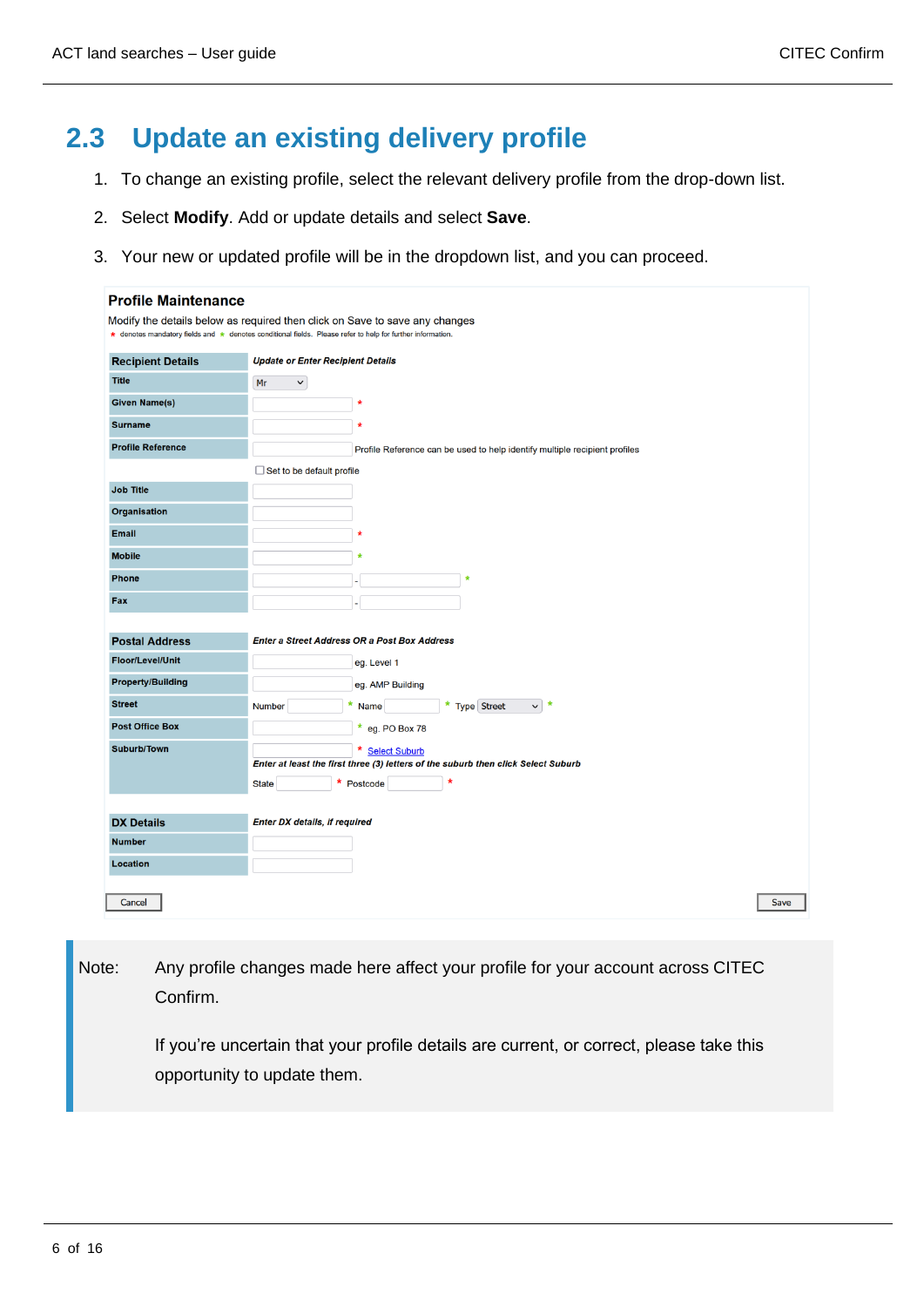# <span id="page-6-0"></span>**2.4 Deleting a profile**

To delete a profile, select it from the dropdown list and select **Delete**.

# <span id="page-6-1"></span>**3 Ordering ACT land searches**

# <span id="page-6-2"></span>**3.1 Begin a search**

To begin any search, enter your reference, select your **Search By** option: property description, owner name or address search.

Include the required details and click **\$ Order \$**.

| <b>ACT Lands Document Ordering Search</b>                                                                                                                                                                    |                             |                      |  |             |
|--------------------------------------------------------------------------------------------------------------------------------------------------------------------------------------------------------------|-----------------------------|----------------------|--|-------------|
| Select the Searches required and enter as much detail as possible to ensure prompt processing.<br>★ denotes mandatory fields and ★ denotes conditional fields. Please refer to help for further information. |                             |                      |  |             |
| <b>Your Reference</b>                                                                                                                                                                                        |                             |                      |  |             |
| <b>Search By</b>                                                                                                                                                                                             | Select<br>$\checkmark$      |                      |  |             |
|                                                                                                                                                                                                              | Select                      |                      |  |             |
| <b>Comments</b>                                                                                                                                                                                              | <b>Property Description</b> | <b>brmation</b> here |  |             |
|                                                                                                                                                                                                              | <b>Owner Name</b>           |                      |  |             |
|                                                                                                                                                                                                              | <b>Address Search</b>       |                      |  |             |
|                                                                                                                                                                                                              |                             |                      |  |             |
|                                                                                                                                                                                                              |                             |                      |  |             |
| Clear All                                                                                                                                                                                                    |                             |                      |  | \$ Order \$ |

# <span id="page-6-3"></span>**3.2 Search by property description**

The following searches are available through the search by property description:

- $\blacktriangleright$ certificate of title
- historical (commonly referred to as title history/historical title)  $\blacktriangleright$
- crown lease ь
- check  $\mathbf{L}$
- instrument (imaged document)  $\blacktriangleright$
- ь plans (including sublease, deposited and unit).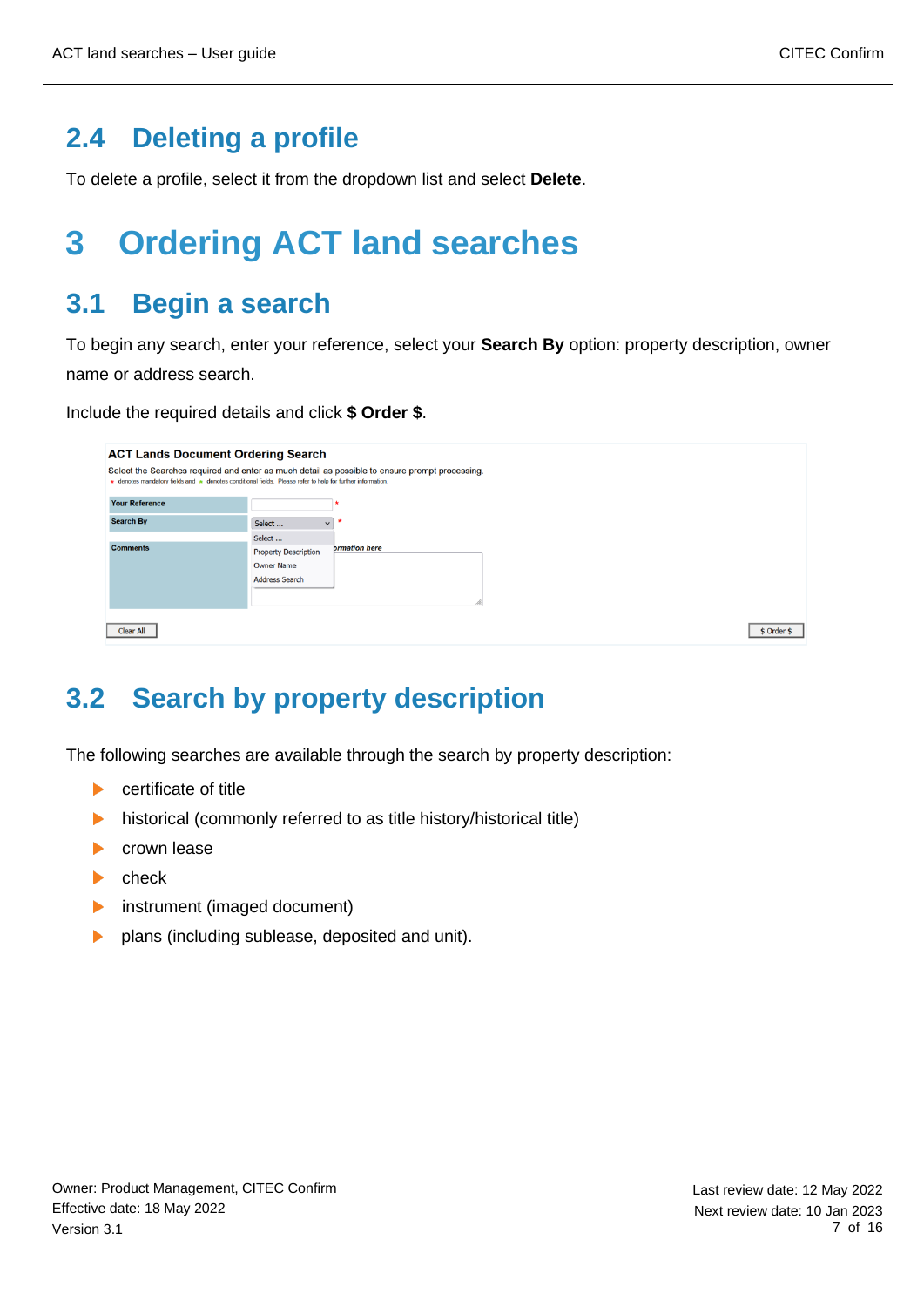### <span id="page-7-0"></span>**3.2.1 What information will I get from the searches?**

### **Certificate of title**

A title search produces a certified and time-stamped record from the registry showing information for the subject property under the following headings:

#### **Registered proprietors and tenancy**

 $\blacktriangleright$ Type of tenancy (for example, joint tenants)

#### **Land**

District/division/section/block/unit description, area, commencement (registration) date, grant ь date, and term of grant

#### **Restrictions**

Relevant documents attached if applicable

#### **Reference to other titles**

 $\blacktriangleright$ Original, previous, and related

#### **Registered encumbrances and interests**

ь Document number, description, and registration date

#### **Unregistered dealings**

Ы Document number, document type, and lodged date

#### View a [sample title search result.](https://www.confirm.citec.com.au/citecConfirm/act-title-result-sample.pdf)

### **Historical search (commonly referred to as title history/historical title)**

An historical search produces a certified and time-stamped record from the registry showing any activity on a given title since it was automated, grouped by:

#### **Period searched**

Date title was automated to current date

#### **Land**

 $\blacktriangleright$ District/division/section/block/unit description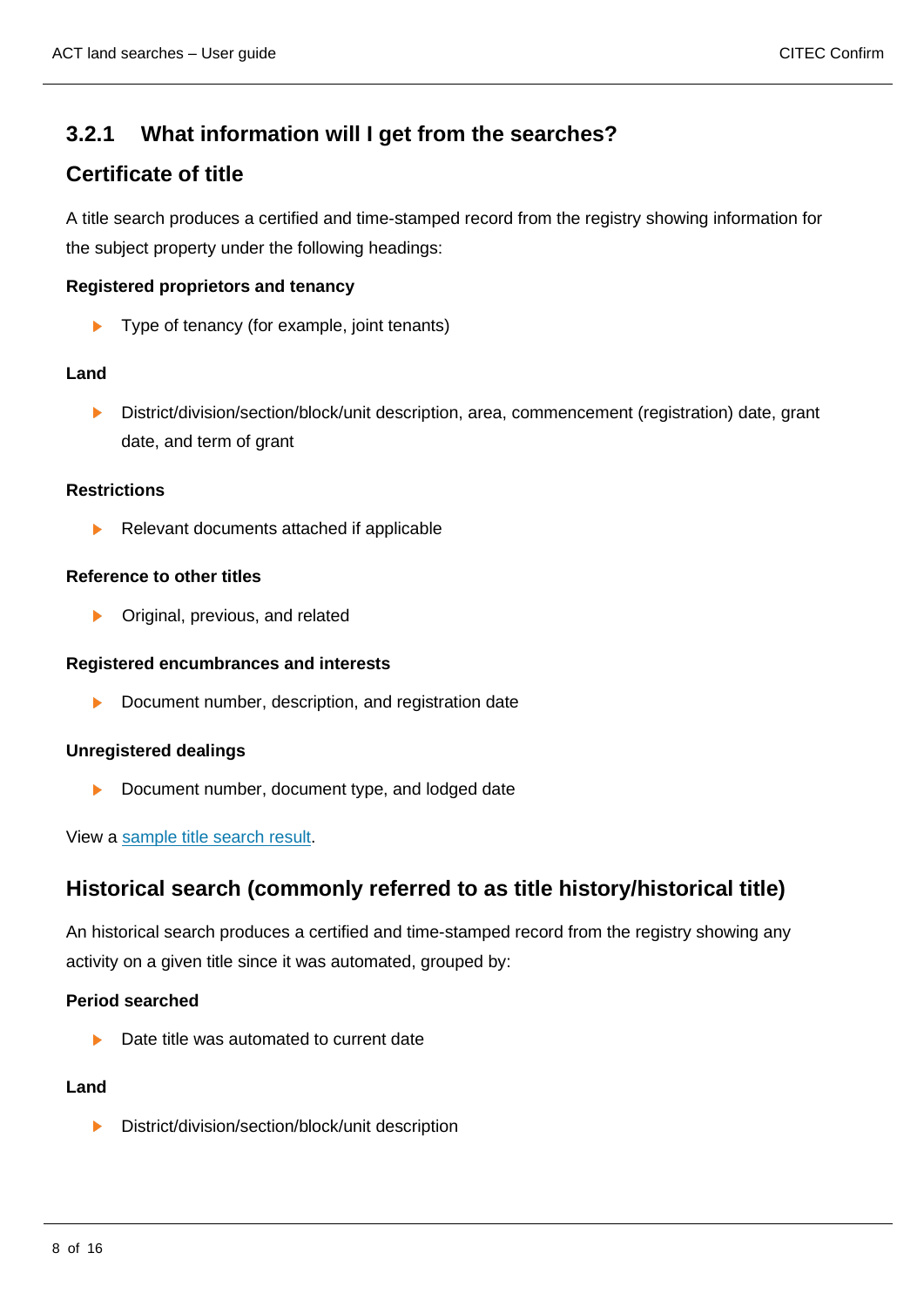#### **Title**

Lease or certificate of title identifiers ь

#### **Search details**

 $\blacktriangleright$ Document, document type, description, status, status date and title affected

View a [sample historical search result.](https://www.confirm.citec.com.au/citecConfirm/act-historical-search-result-sample.pdf)

### **Crown lease**

A crown lease is the written document that sets out the rights and obligations of lessees and states the purpose for which the land can be used. A crown lease search will return an imaged copy of the original lease, including any documents attached to that original such as plans.

Crown leases are being cancelled and replaced by computer certificates of title that update electronically. Cancelled leases have a stamp on each page.

View a [sample crown lease.](https://www.confirm.citec.com.au/citecConfirm/act-crown-lease-search-result-sample.pdf)

### **Instrument search**

An instrument search returns an imaged copy of the instrument (registered dealing).

View a [sample instrument.](https://www.confirm.citec.com.au/citecConfirm/act-instrument-search-result-sample.pdf)

### **Check search**

A check search identifies any activity on a title over the last four months. This can include lodgements of unregistered dealings.

View a [sample check search result.](https://www.confirm.citec.com.au/citecConfirm/act-check-search-result-sample.pdf)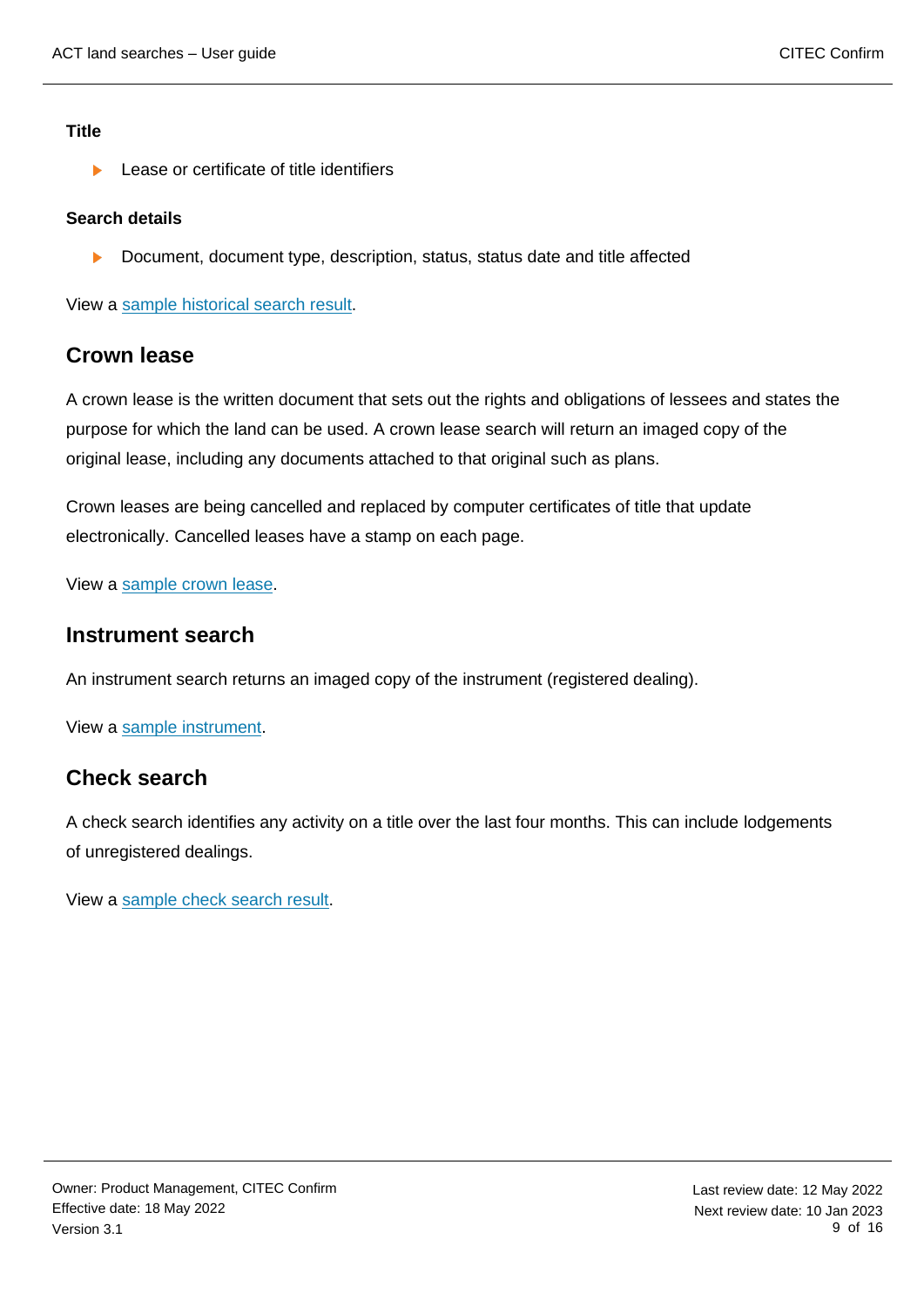### **Sublease plan**

A sublease is a lease by the registered proprietor of a crown lease to another party. A sublease plan (SL) defines the area of land within the crown lease that the sublease covers.

The sublease plan is not required where the whole of land or the whole of a building on the land is being leased.

Sublease plans must be registered. To identify the land area to be sublet within the lease document is insufficient.

Sublease plans are frequently used to sub-divide buildings into lettable areas. Large multi-tenanted commercial buildings such as shopping centres may also have a sublease master plan (SMP) that provides a whole development overview.

Sublease plans are prefixed by the letters SL Plan. View a [sample sublease plan result.](https://www.confirm.citec.com.au/citecConfirm/act-sublease-plan-result-sample.pdf)

### **Deposited Plan**

A deposited plan (DP) defines the measurements and boundaries of land areas.

No limit applies to the number of parcels (blocks) available on a single deposited plan. Deposited plans are prefixed by the letters DP.

Selecting **Whole Deposited Plan** broadly shows the specific block and section you've requested and its surrounding blocks. Whole plans average between 20 and 30 pages.

Selecting **Part Deposited Plan** will give you a more focused view of the specific block and section you've requested and its surrounding blocks.

View a [sample deposited plan.](https://www.confirm.citec.com.au/citecConfirm/act-deposited-plan-result-sample.pdf)

### **Unit Plan**

Unit plans subdivide land in a crown lease into two or more units (where a unit is a part of a parcel identified in a plan). The unit plan removes previous crown leases/certificates of title over the land and replaces them with separate crown leases or certificates of title for each unit within the plan and for the common property (in the name of the Owners Corporation).

When ordering a unit plan, you must include either the specific plan number or the unit number in the division/block/section/unit fields.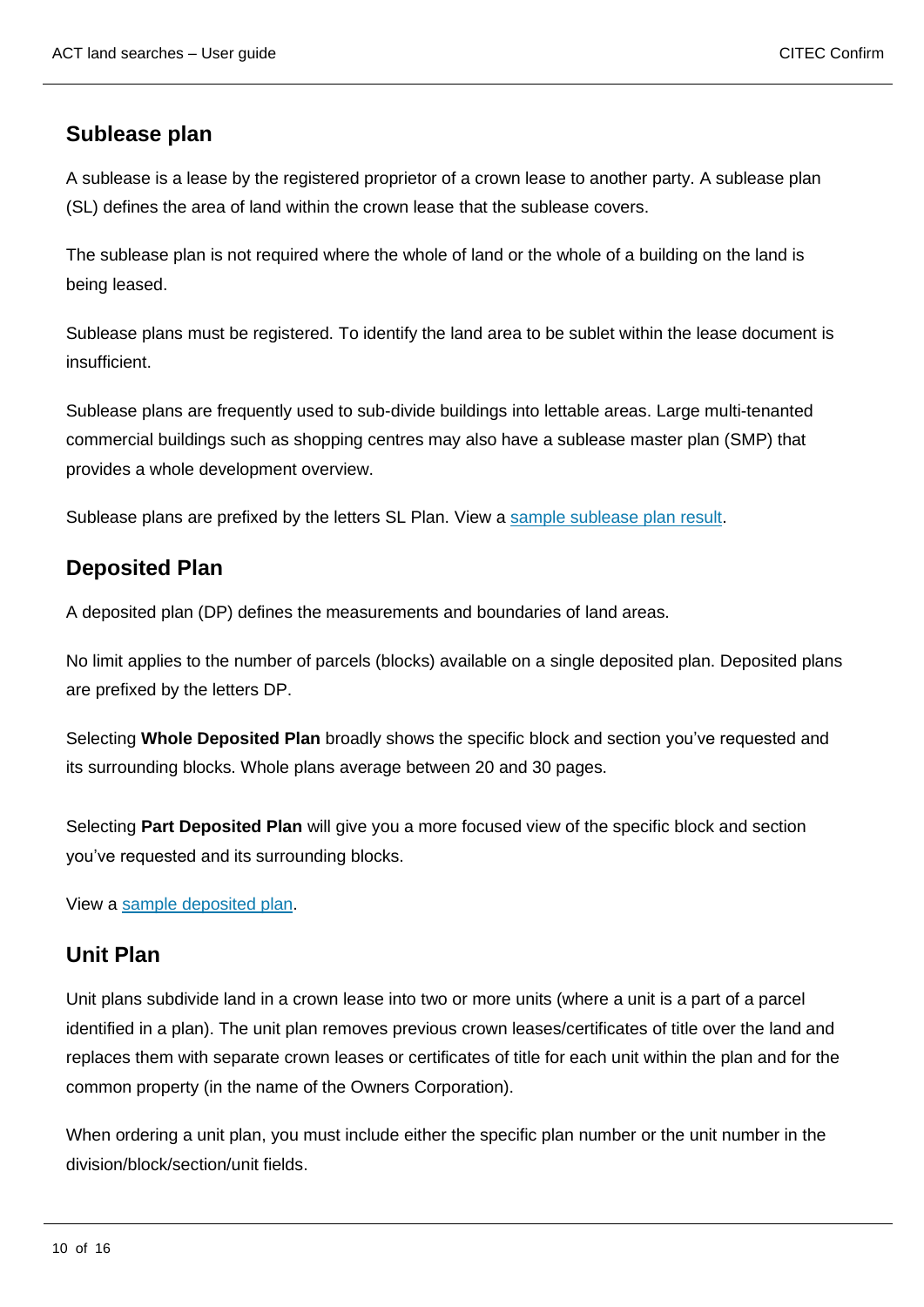Unit plans may contain either Class A or Class B units, but not both.

- $\blacktriangleright$  . Class A unit – bounded by reference to floors, walls and ceilings (for example strata). These are generally 'high rise' apartments.
- $\blacktriangleright$ Class B unit – unlimited in vertical dimension with boundaries defined at ground level. These are generally 'town house' style units.

View a [sample unit plan.](https://www.confirm.citec.com.au/citecConfirm/act-whole-unit-plan-result-sample.pdf)

### <span id="page-10-1"></span>**3.2.2 How do I search?**

To complete your search, select the documents you require, enter the property description details and click **\$ Order \$**.

Note: For a property description search, the criteria you provide must be specific enough to identify a single property. You can search by either:

- $\blacktriangleright$ division, section and block (unit number is optional)
- volume and folio.

Refer to  $\Delta$ ppendix  $\Delta$  for more information on the search methods.

<span id="page-10-0"></span>

| <b>ACT Lands Document Ordering Search</b>                                                                                                                                                                    |                                                                                    |  |
|--------------------------------------------------------------------------------------------------------------------------------------------------------------------------------------------------------------|------------------------------------------------------------------------------------|--|
| Select the Searches required and enter as much detail as possible to ensure prompt processing.<br>* denotes mandatory fields and * denotes conditional fields. Please refer to help for further information. |                                                                                    |  |
|                                                                                                                                                                                                              |                                                                                    |  |
| <b>Your Reference</b>                                                                                                                                                                                        |                                                                                    |  |
| <b>Search By</b>                                                                                                                                                                                             | Property Description v                                                             |  |
| <b>Searches</b>                                                                                                                                                                                              | Each Search selected incurs a separate charge. *                                   |  |
|                                                                                                                                                                                                              | □ Certificate of Title                                                             |  |
|                                                                                                                                                                                                              | □ Historical Search                                                                |  |
|                                                                                                                                                                                                              | □ Crown Lease                                                                      |  |
|                                                                                                                                                                                                              | □ Check Search                                                                     |  |
|                                                                                                                                                                                                              | * eg. 1234567<br>□ Instrument Search                                               |  |
|                                                                                                                                                                                                              | * eg. 12345<br>Sub Lease Plan                                                      |  |
|                                                                                                                                                                                                              | * eg. 12345<br>□ Deposited Plan                                                    |  |
|                                                                                                                                                                                                              | * eg. 12345<br>□ Unit Plan                                                         |  |
| <b>Property Description</b>                                                                                                                                                                                  | Enter either Division/Section/Block or Title Reference Details *                   |  |
| <b>Division/Section/Block</b>                                                                                                                                                                                | <b>Select Division Section</b><br>* Block<br>* Unit Number<br>٠<br><b>Division</b> |  |
| <b>Title Reference</b>                                                                                                                                                                                       | $*$ / Folio<br>* eg. $1234/0012$<br>Volume                                         |  |
| <b>Comments</b>                                                                                                                                                                                              | Enter any additional information here                                              |  |
|                                                                                                                                                                                                              |                                                                                    |  |
| <b>Clear All</b>                                                                                                                                                                                             | \$ Order \$                                                                        |  |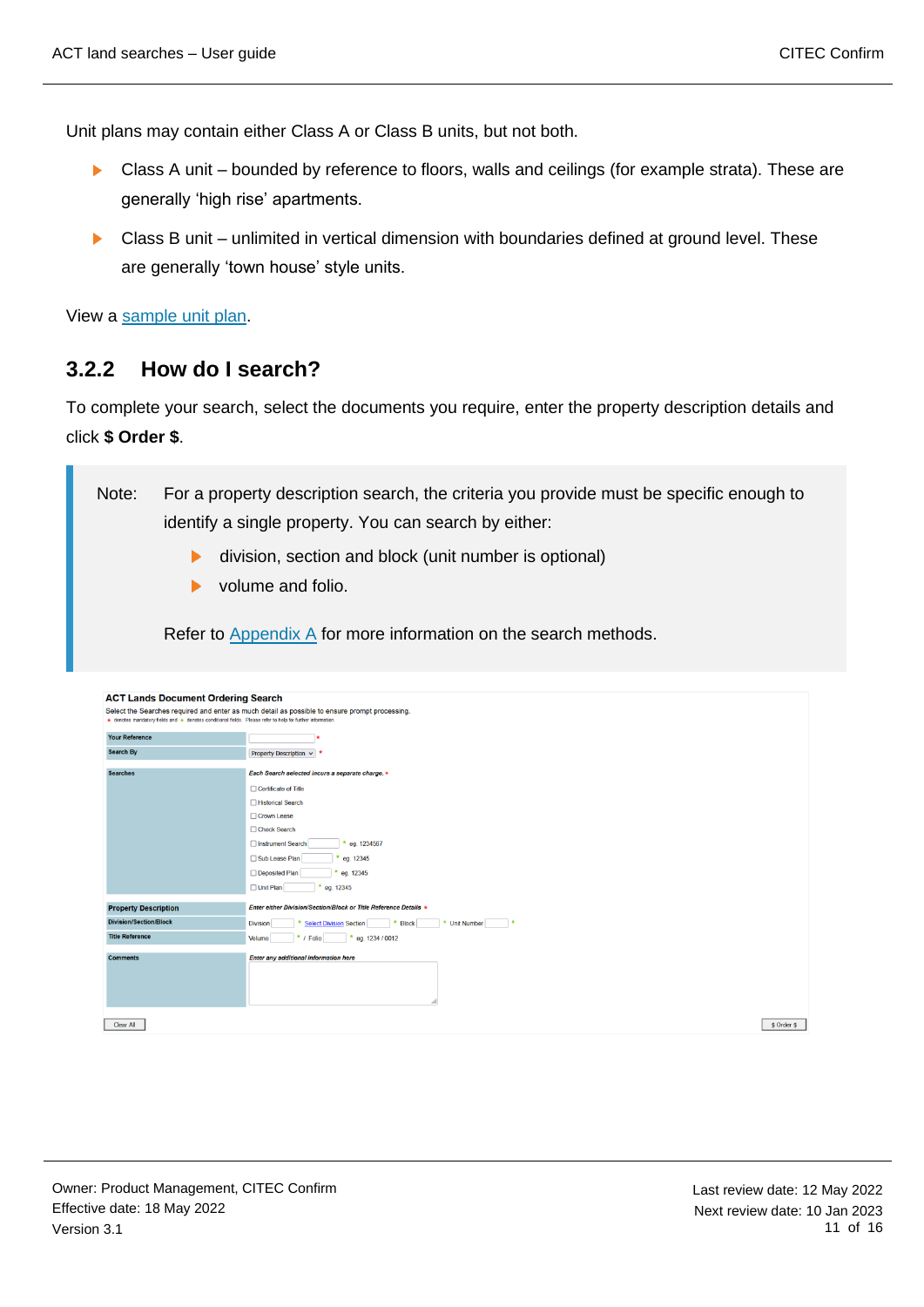### **3.3 Search by owner name**

The following searches are available through the search by owner name:

- current owner name **No.**
- historical owner name.

### <span id="page-11-0"></span>**3.3.1 What information will I get from the searches?**

### **Current owner name search**

A current owner name search provides a listing of property owned by the individual/company entered as search criteria. The result will contain owner name, division, section, block, volume and folio details as well as a current title Y/N indicator.

To gain further information on individual properties listed, you'll need to do a property search on each.

View a [sample current owner name search result.](https://www.confirm.citec.com.au/citecConfirm/act-current-owner-name-search-result-sample.pdf)

### **Historical owner name search**

An historical owner name search provides a listing of property previously owned by the individual/company you've entered. The result will contain owner name, division, section, block, volume and folio details as well as a current title Y/N indicator.

<span id="page-11-1"></span>Note: Your owner name search results may contain listings of properties owned by individual/companies with similar names to those you entered.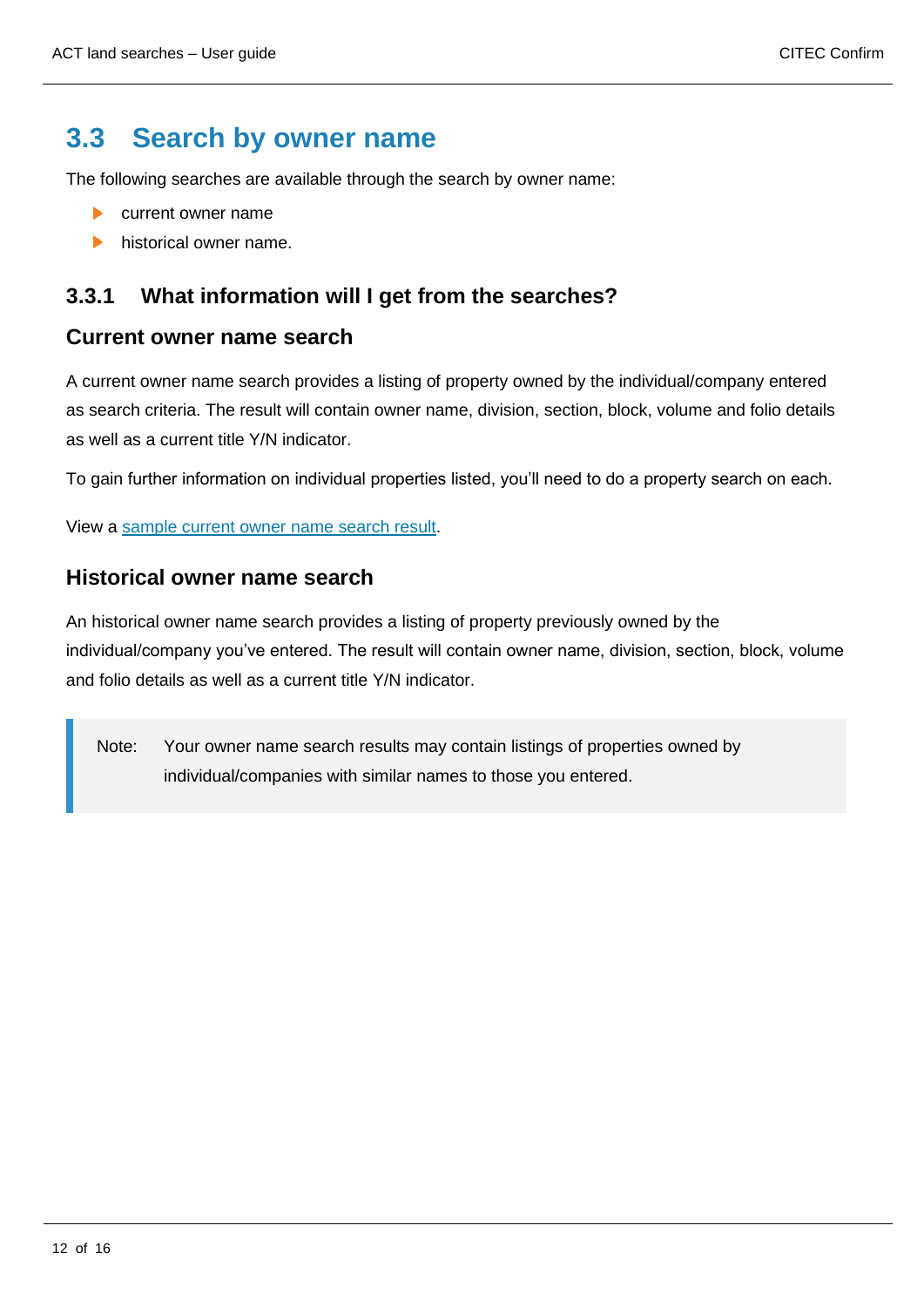### **3.3.2 How do I search?**

To search by owner name, select the search type you require, enter the owner name details and click

### **\$ Order \$**.

<span id="page-12-0"></span>

| <b>ACT Lands Document Ordering Search</b>                                                                                                                                                                    |                                                                                          |  |  |  |
|--------------------------------------------------------------------------------------------------------------------------------------------------------------------------------------------------------------|------------------------------------------------------------------------------------------|--|--|--|
| Select the Searches required and enter as much detail as possible to ensure prompt processing.<br>* denotes mandatory fields and * denotes conditional fields. Please refer to help for further information. |                                                                                          |  |  |  |
| <b>Your Reference</b>                                                                                                                                                                                        | ∗                                                                                        |  |  |  |
| Search By                                                                                                                                                                                                    | ×<br><b>Owner Name</b><br>$\overline{\phantom{a}}$                                       |  |  |  |
| <b>Searches</b>                                                                                                                                                                                              | Each Search selected incurs a separate charge. *                                         |  |  |  |
|                                                                                                                                                                                                              | Current Owner Name                                                                       |  |  |  |
|                                                                                                                                                                                                              | <b>Historical Owner Name</b>                                                             |  |  |  |
| <b>Owner Details</b>                                                                                                                                                                                         | Please enter as many Owner Details as possible. A Surname or Company Name is required. * |  |  |  |
| <b>Surname or Company</b><br><b>Name</b>                                                                                                                                                                     | $\pmb{\ast}$                                                                             |  |  |  |
| <b>Given Name</b>                                                                                                                                                                                            |                                                                                          |  |  |  |
| <b>Second Given Name</b>                                                                                                                                                                                     |                                                                                          |  |  |  |
| <b>Third Given Name</b>                                                                                                                                                                                      |                                                                                          |  |  |  |
| <b>Comments</b>                                                                                                                                                                                              | Enter any additional information here                                                    |  |  |  |
|                                                                                                                                                                                                              |                                                                                          |  |  |  |
| Clear All                                                                                                                                                                                                    | \$ Order \$                                                                              |  |  |  |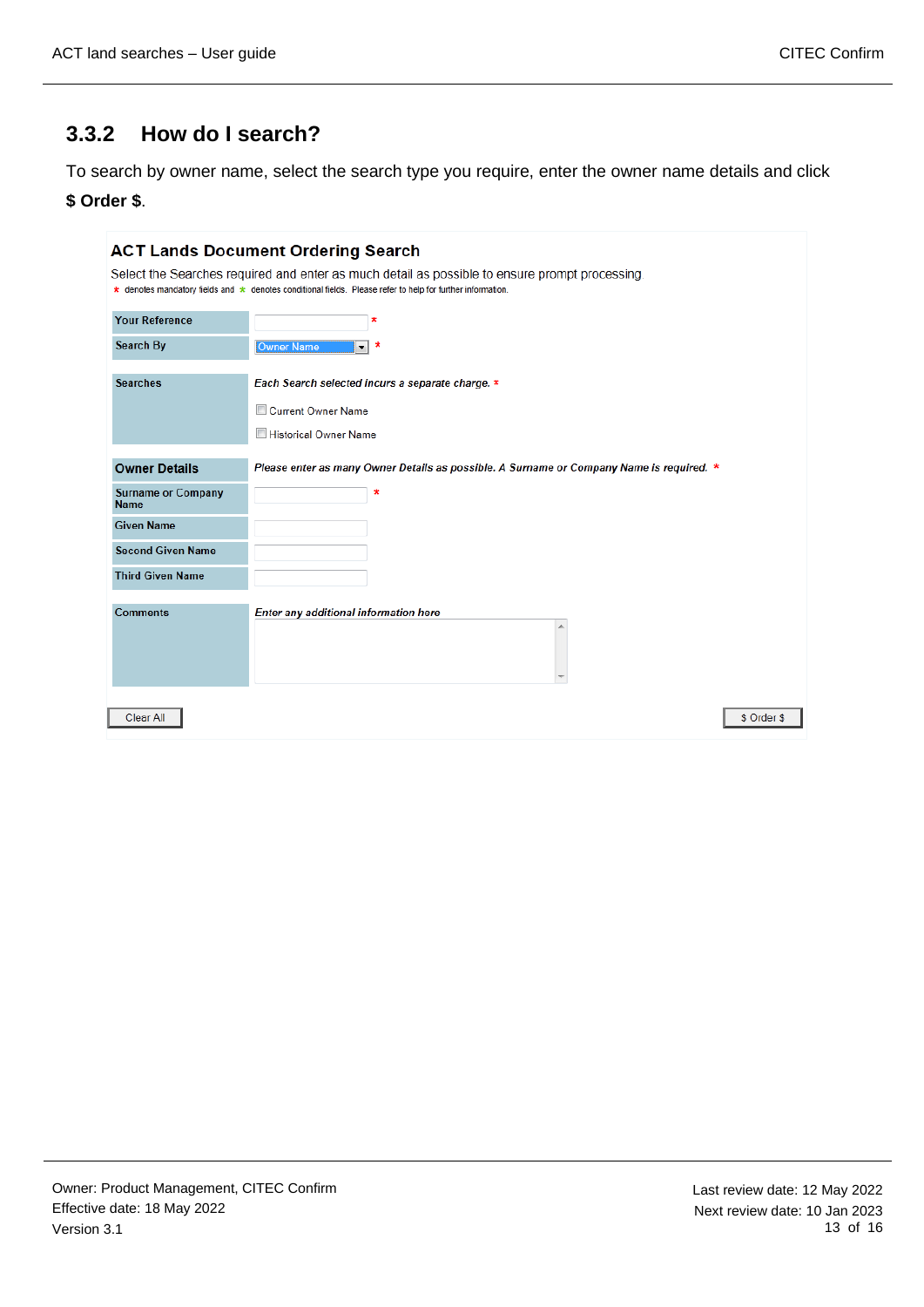### **3.4 Address search**

An address search will return a browse extract with property identifiers for the address including:

- division, block and section  $\blacktriangleright$
- volume and folio
- parcel details.  $\blacktriangleright$

You'll receive a screen shot with the above details.

#### View a [sample report.](https://www.confirm.citec.com.au/citecConfirm/act-address-search-result-sample.pdf)

To complete a search, enter the address details and click **\$ Order \$**.

|                        | <b>ACT Lands Document Ordering Search</b>                                                                                                                                                                    |
|------------------------|--------------------------------------------------------------------------------------------------------------------------------------------------------------------------------------------------------------|
|                        | Select the Searches required and enter as much detail as possible to ensure prompt processing.<br>* denotes mandatory fields and * denotes conditional fields. Please refer to help for further information. |
| <b>Your Reference</b>  | *                                                                                                                                                                                                            |
| Search By              | <b>Address Search</b><br>∗<br>$\left  \cdot \right $                                                                                                                                                         |
| <b>Address Details</b> | * Please enter as many Address Details as possible. A Street Number and Street Name are required.                                                                                                            |
| <b>Number</b>          | * eg. 12, 15A                                                                                                                                                                                                |
| <b>Street</b>          | * eg. Chaffey Crescent                                                                                                                                                                                       |
| <b>Suburb</b>          |                                                                                                                                                                                                              |
| <b>Comments</b>        | Enter any additional information here<br>۸                                                                                                                                                                   |
| Clear All              | \$ Order \$                                                                                                                                                                                                  |

Note: The address search won't return a certificate of title. Instead, it returns property details, which you can then use to [order a certificate of title through](#page-6-3) the 'Property Description' [option.](#page-6-3)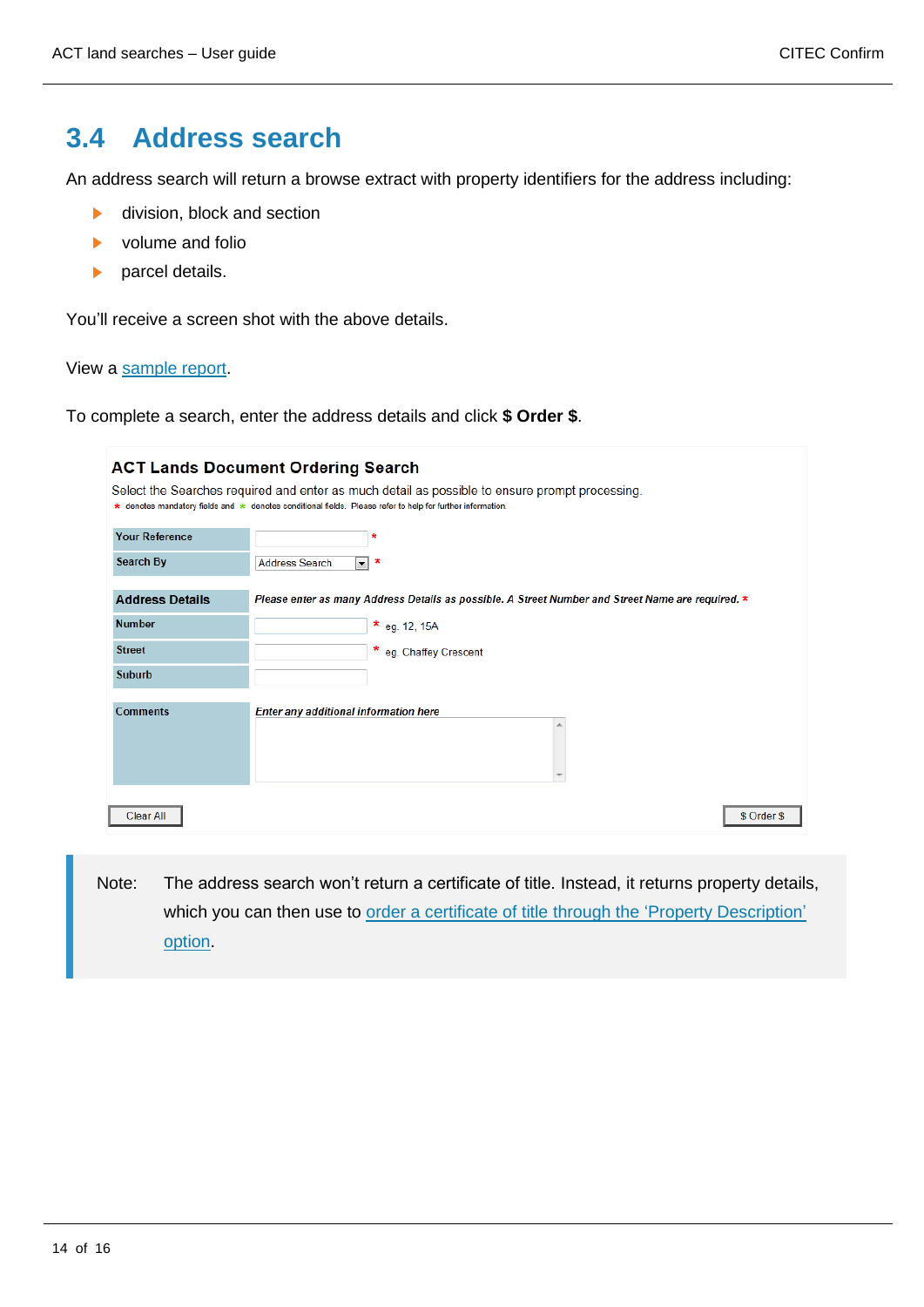# <span id="page-14-0"></span>**3.5 Order confirmation**

Once you've placed your order, a confirmation screen displays, listing the order details including the Confirm reference for the search.

We recommend that you retain this confirmation as a search record.

Note: The confirmation also contains your Confirm reference number, which has nine digits. You can quote the reference if you wish to follow up on an order which hasn't been processed within one business day.

#### <span id="page-14-1"></span>**ACT Lands Document Ordering Confirmation** Your request has been submitted for manual processing. Please click Print for a PDF version of this confirmation page to retain for your records.<br>All search results are delivered by your requested delivery method in one bu  $Print$ **Order Details** Confirm Reference 101734868 Account Code TEST-USER Order Date/Time 10-Jan-2022 02:11 PM **Delivery Method**  $E$ -mail Search Request **ACT Lands Document Ordering Recipient Details** Recipient Mr John Smith Job Title Organisation CITEC Confirm Phone 07 31234567 Mobile Email john.smith@email.com.au **Your Search** Your Reference test1 Address Searches **15A** Number **Chaffey Crescent Street** Suburb Comments